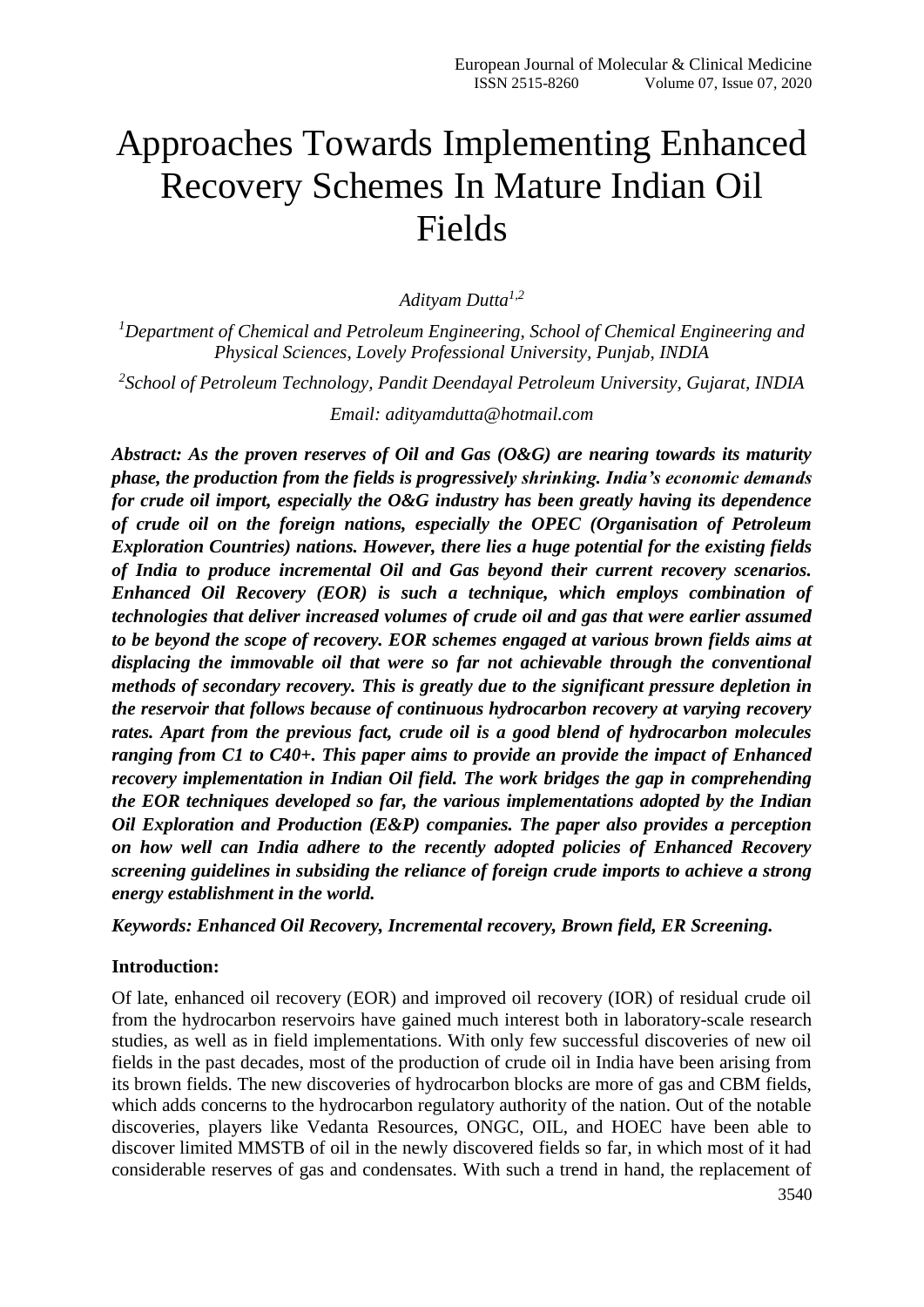the existing matured reserves with new discoveries is taking a decline creating an environment of concern among the personnel of the Oil & Gas industry. Literatures from [1- 4] has laid down a very constructive notions on the fact of increasing recovery of residual oil from the aging mature fields which is becoming a major concern for the oil players and partner and the regulatory authorities. Since implementation of EOR or IOR schemes in the brown fields involves a great level of preparedness and willingness of the investors to farm in EOR projects, the associated risks, alongside economic exposure and the availability of alluring investment options poses a threat for the industry's sustainability. Hence the utilisation of new drilling methods, well technologies, intelligent reservoir management and control practices, advanced reservoir-monitoring techniques and application of different enhancements of primary and secondary recovery processes, plays a crucial role in the Indian context as the Enhanced Recovery (ER) projects have been formidably influenced by geopolitics and global crude oil prices.

All the available EOR methods, coupled under – 1. Chemical-, 2. Thermal, 3. Gas Injection, 4. Microbial EOR options, has the same plan of actions starting from laboratory-scale design to field-scale implementations, regardless of the individual technique to be employed. Also these tertiary oil recovery techniques are extensively challenging to achieve success and are charged with numerous trial and errors [5]. The analysis of detailed studies of the mature oil and gas fields for implementing involves staggering inputs of efforts starting from laboratory tests, and its subsequent advancements through series of reservoir characterization and simulation runs, design and implementation of pilot tests, to the final design and implementation of the entire project in the field. For overcoming shortcomings in this series of evaluations, it requires one to understand the parameters starting with  $-1$ . the knowledge of target field characteristics, 2. detailed knowledge of previous EOR experiences, and 3. understanding of the reservoir recovery mechanisms based on which the EOR techniques shall be implemented [5-9]. The reservoir and formation fluid properties hold an imperative significance in appraising the efficacy of any implemented EOR scheme in the field. These properties – formation porosity, formation permeability, reservoir depth, reservoir temperature, residual oil's density, and its viscosity as a whole, regulates the fluid displacement from the pores towards the production wells.

## **Enhanced Recovery Screening Workflow:**

Detailed work on screening the mature oil fields for implementing the ER schemes commences with the identifications of the target fields, which are referred to as brownfields. These fields are those where hydrocarbon reserves have matured to a production plateau and also gradually advancing towards the declining stage of recovery. Such fields are the most suitable candidates for implementing ER screenings. Although the operators aim at extending the economic limit of the current recovery scenarios by implementing stimulating jobs, completing additional payzones, or installing/replacing new/existing artificial lift equipment, these strategies seldom contribute to the long term of the field's viability.

Identification of target candidate fields is then succeeded by technical evaluation where the feasibility of each available EOR techniques are reviewed. This evaluation round involves a great deal of experience possessed by those personnel working in the field especially in domains of reservoir engineering and management, and production operations. The technical assessment encompasses combining studies carried out at the core laboratories involving numerous core flooding tests, geological and reservoir modelling and its simulation, and additional data gathering from the candidate fields if considered necessary. When these in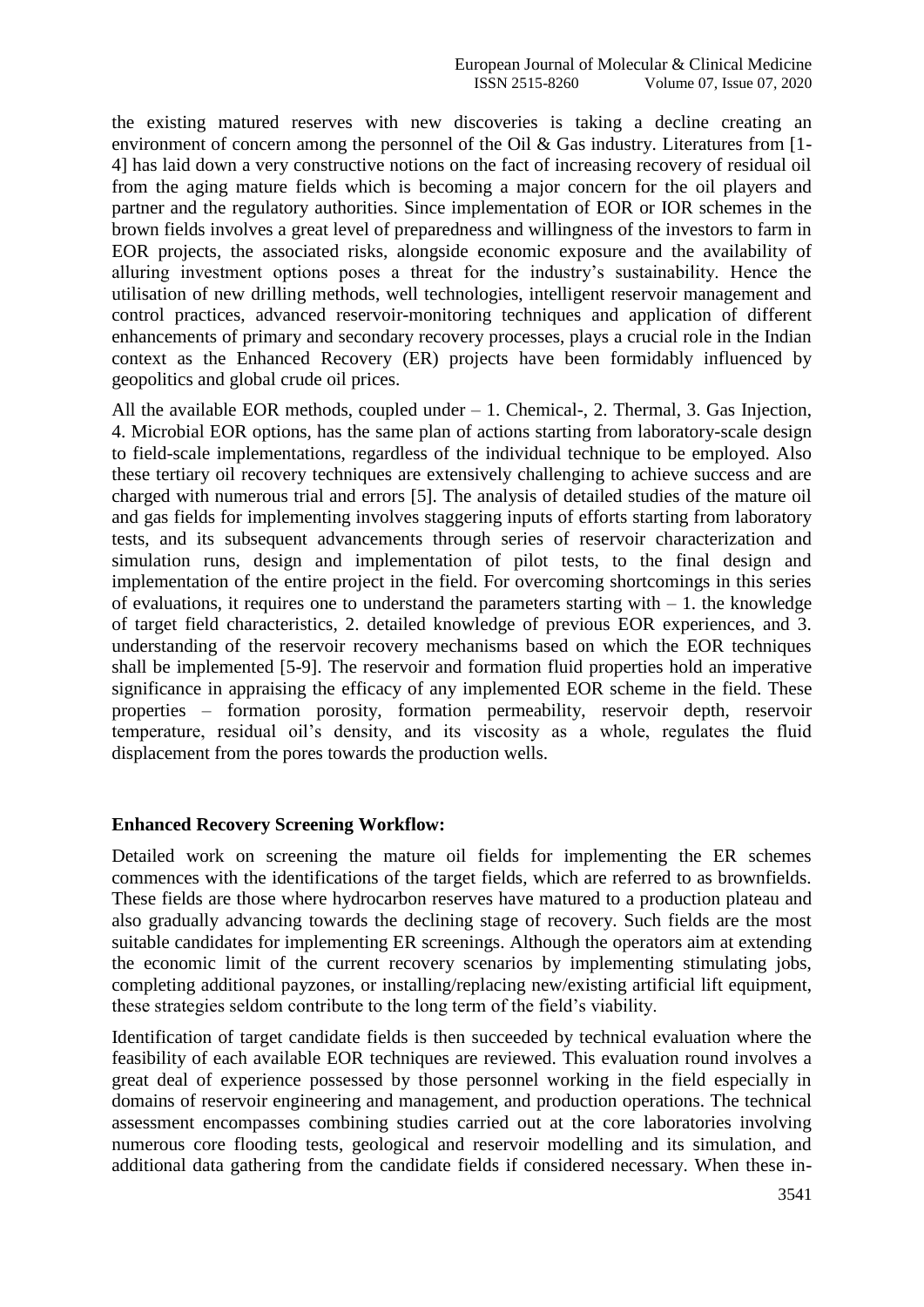depth evaluations indicates a particular EOR technique having the presumed potential for field implementation, then pilot tests, and later on extended pilots may be carried out to address the key uncertainties identified. [10] altogether have come up with a disciplined approach that involves the feeding of data obtained from field tests into a feed-back loop that can fine tune the evaluation studies incorporated so far for the field. By doing so, uncertainties involving with the application of the ER technique in the candidate wells can be ascertained and can be rectified and put together in the whole field.

After this accomplishment, a comprehensive plan for implementing the ER technique is worked out so as to initiate commercial development. This plan of actions is handy for the fact that it will include reservoir monitoring and management programmes that will be reviewed by the stakeholders for granting approval for each step as devised in the implementation plan. [10] has come up with an apt workflow (Figure 1. EOR Evaluation Workflow) that facilitates the screening team to review the available ER options with ease in implementing it in a given field.



**Figure 1. EOR Evaluation Workflow (after Selamat et al., 2008)**

[11] have also adopted the above workflow to develop their own improved hydrocarbon recovery screening methodology, as illustrated in Figure 2. Improved Hydrocarbon Recovery Screening Workflow.



**Figure 2. Improve Hydrocarbon Recovery Screening Workflow (after Dickson et al., 2011)**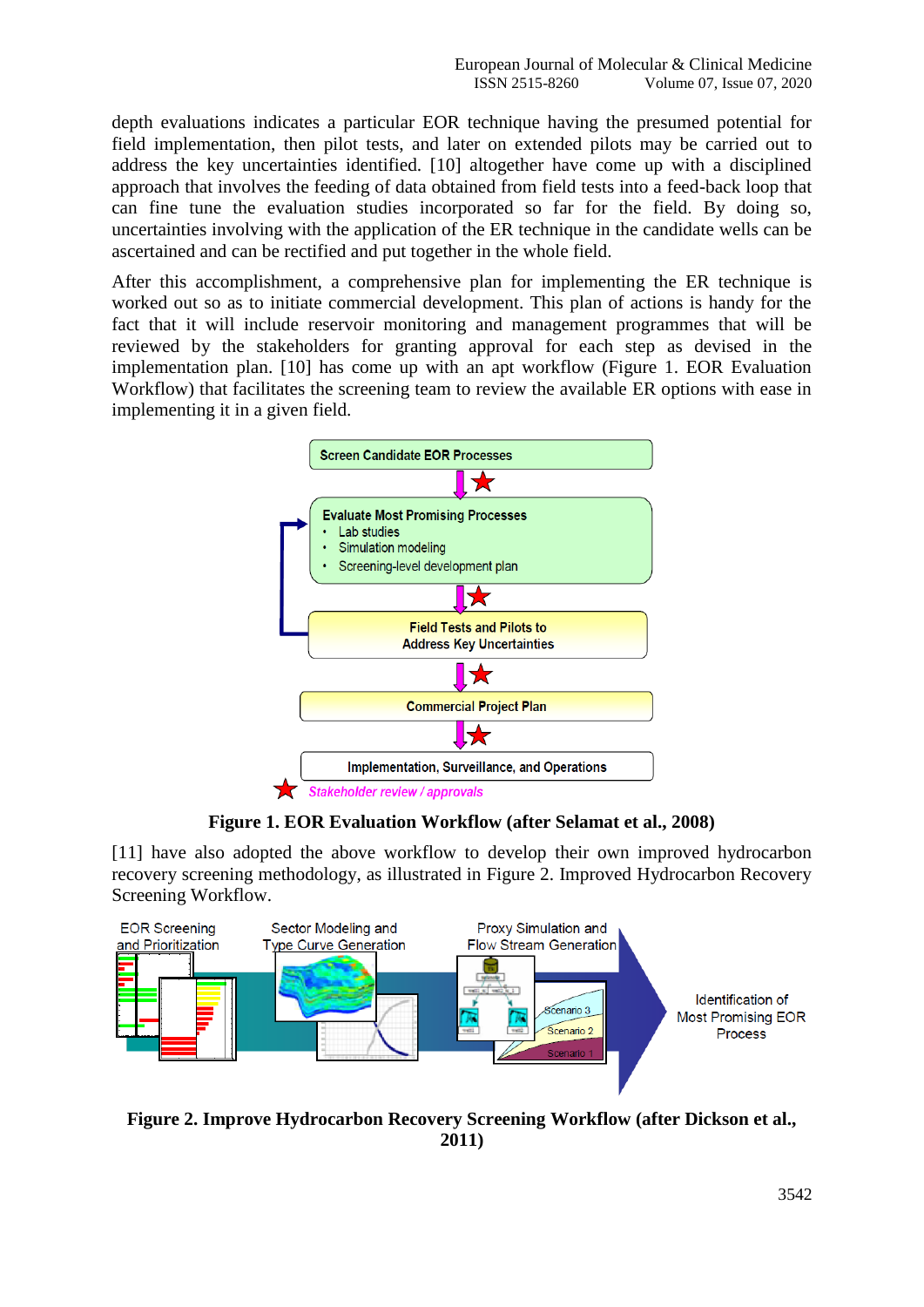Another detailed ER screening workflow can be referred from the collective works of [5] that came up with a three-staged screening procedure aimed at  $-1$ . creating an EOR database for projects that had been implemented so far, 2. identifying analogous target fields where ER is to be implemented, and 3. probing the results with respect to its success as benefitted form ER implementation. Taking into consideration of the – formation porosity, formation permeability, reservoir depth, reservoir temperature, residual oil's density, and its viscosity, the datasets are embedded into a detailed screening procedure as depicted in Figure 3. Detailed Workflow of ER Screening Procedure.



**Figure 3. Detailed Workflow of ER Screening Procedure (after Siena et al., 2015)**

[5] have tabulated 6 years of data from [12] [13] [14] [15], which had vast evidence on implementations on enhanced recovery. Figure 4. Database of Successful ER Projects Implemented Worldwide, depicts the large scale implementation of ER in the mature fields across the globe, with much of the activities concentrated in China and the United States of America.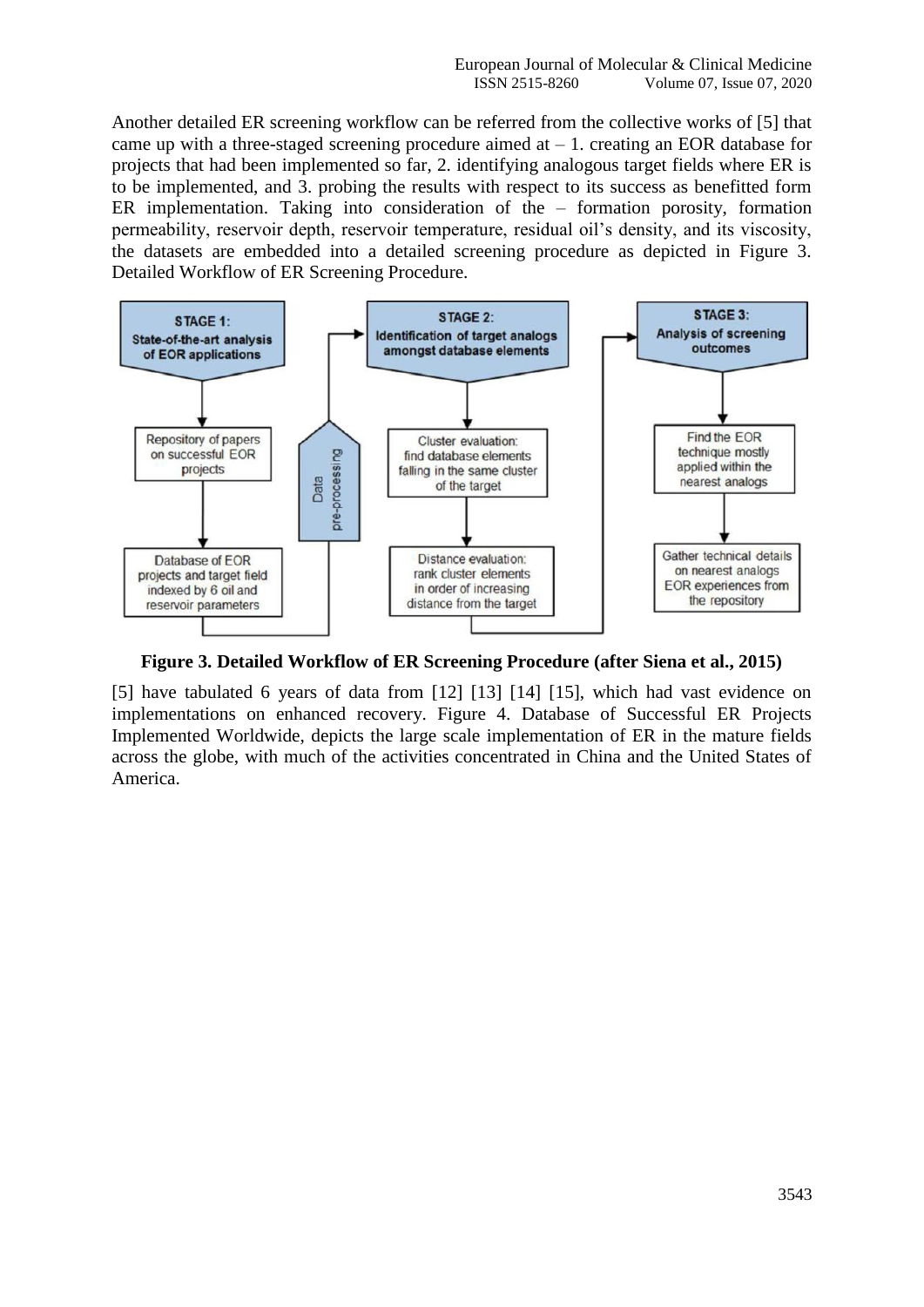

**Figure 4. Database of Successful ER Projects Implemented Worldwide (after Siena et al., 2015)**

Details on other ER screening methodologies and workflows can be referred from works compiled by [2, 4, 16-21].

# **ER Scenario in Indian Context:**

Shifting towards implementing Enhanced Recovery schemes has become a need of the hour for the Indian Oil and Gas industry. With steady declining reserves and marginal discoveries of new oil fields, its time the operating companies, namely ONGC, OIL, Reliance, Cairn India, HOEC, JTI, Jubilant Energy, Sun Petro, carries out a full-scale screening of its existing brownfields. The state of Gujarat plays a major role in the nation's crude oil production, followed by Mumbai High, Rajasthan, and Northeastern regions (mainly Assam). As per documented reports as presented by ONGC, India so far has 12% of oil from the Western Onshore Basins and 9% of production from the remaining petroliferous basins, through implementations of Enhanced Recovery. A great deal of information on the Indian EOR scenario can be also sought from works compiled by [22].

Gathering data from works compiled by [5] [10] and [11], the Indian O&G scenario also sees similar approach towards undergoing ER Screening methodologies. The workflow as shown in Figure 5. Schematic Workflow Adopted for ER Screening of Indian Oil Fields, falls in line with the approaches as undertaken by ER Screening teams in abroad.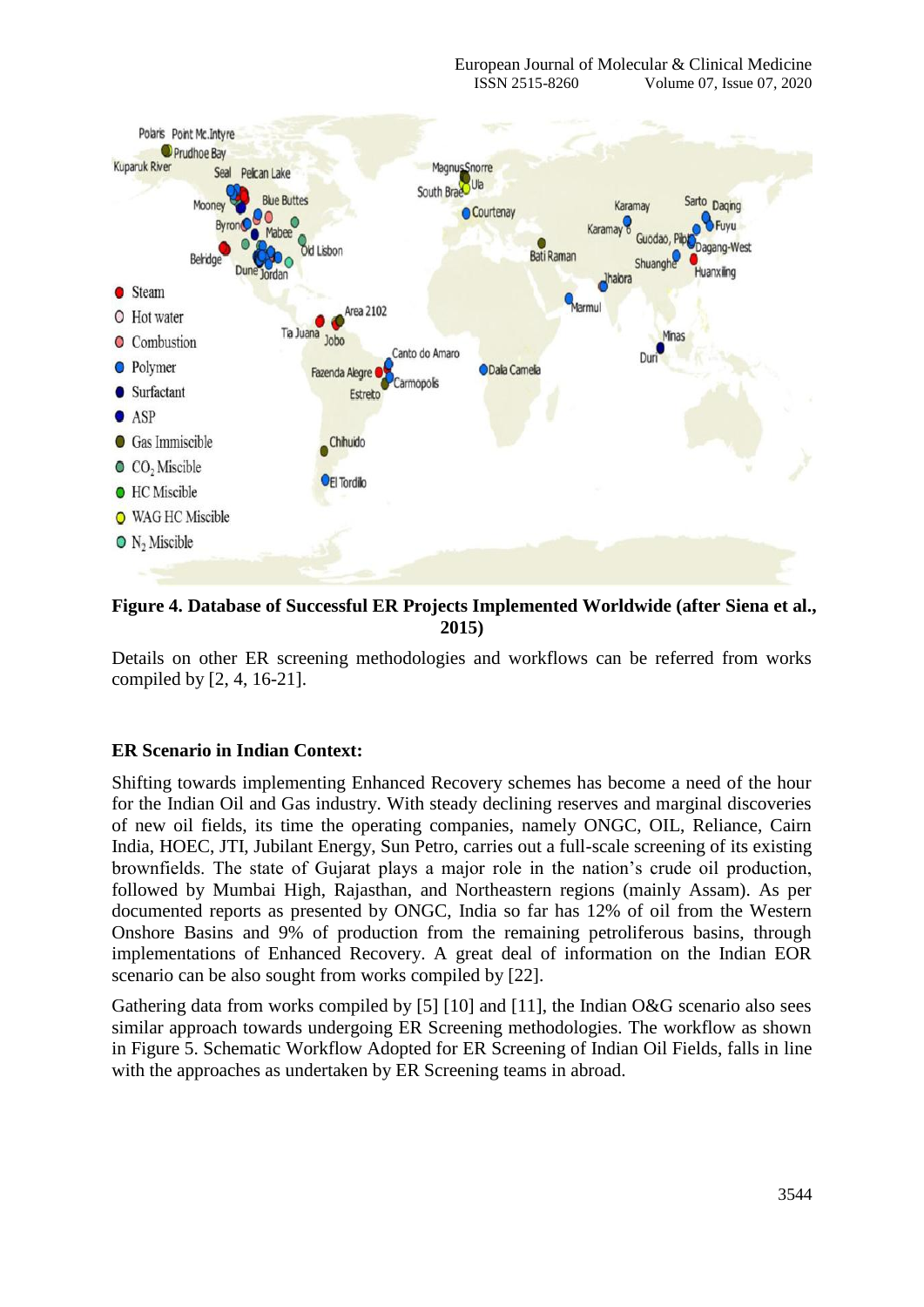

Effort and investment

# **Figure 5. Schematic Workflow Adopted for ER Screening of Indian Oil Fields (after Oil Field Review, 2011)**

Out of all the works on ER that is carried on so far and those which are under different scales of development, the work by [22-32 collectively states that the Indian EOR scenario can be exhibited as,

| <b>Ongoing and Completed ER Projects</b> |                  |  |  |  |  |
|------------------------------------------|------------------|--|--|--|--|
| <b>Method: Thermal EOR</b>               |                  |  |  |  |  |
| <b>Technique</b>                         | <b>Field</b>     |  |  |  |  |
|                                          | Santhal, Gujarat |  |  |  |  |
| In-situ Combustion                       | Balol, Gujarat   |  |  |  |  |
|                                          | Lanwa, Gujarat   |  |  |  |  |
| <b>Method: Gas Injection EOR</b>         |                  |  |  |  |  |
| <b>Technique</b>                         | <b>Field</b>     |  |  |  |  |
| Miscible Gas Injection                   | Gandhar, Gujarat |  |  |  |  |
| Immiscible Gas Injection                 | Borholla, Assam  |  |  |  |  |

|  | Table 1. Scenario of Enhanced Recovery Implementations in Indian Oilfields |  |  |  |  |  |
|--|----------------------------------------------------------------------------|--|--|--|--|--|
|  |                                                                            |  |  |  |  |  |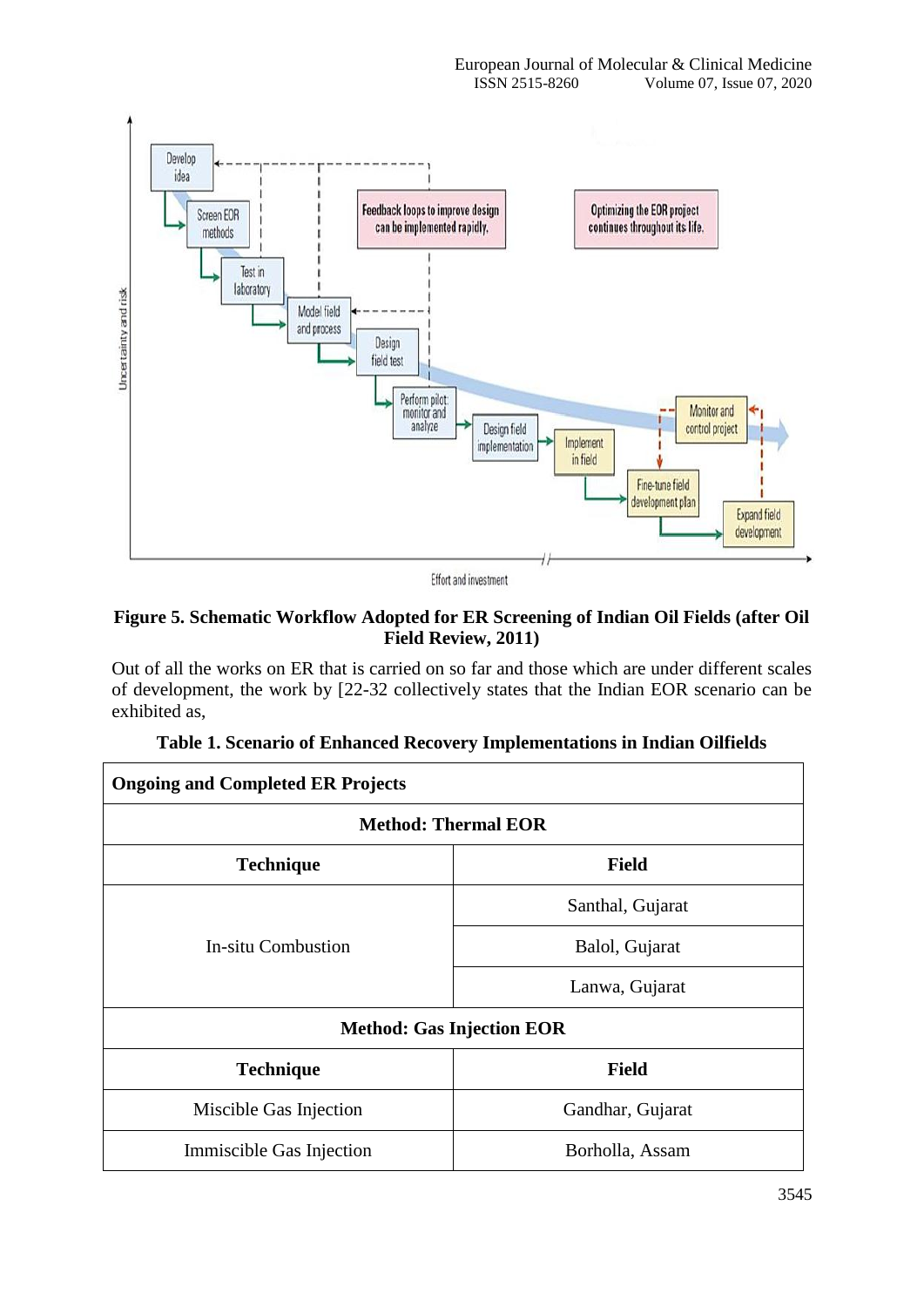| Water Alternate Gas Injection                                 | Gandhar, Gujarat    |  |  |  |  |  |
|---------------------------------------------------------------|---------------------|--|--|--|--|--|
| <b>Method: Chemical EOR</b>                                   |                     |  |  |  |  |  |
| <b>Technique</b>                                              | <b>Field</b>        |  |  |  |  |  |
|                                                               | Sanand, Gujarat     |  |  |  |  |  |
| Polymer Flooding                                              | Mangala, Rajasthan  |  |  |  |  |  |
|                                                               | Jhalora, Gujarat    |  |  |  |  |  |
| ASP Flooding (Pilot scale)                                    | Kalol, Gujarat      |  |  |  |  |  |
|                                                               | Mangala, Rajasthan  |  |  |  |  |  |
| <b>Offshore Scenario</b>                                      |                     |  |  |  |  |  |
| <b>Technique</b>                                              | <b>Field</b>        |  |  |  |  |  |
| <b>Simultaneous Water Alternating Gas</b><br>Injection (SWAG) | Mumbai High         |  |  |  |  |  |
| Low Salinity Water Flooding                                   |                     |  |  |  |  |  |
| <b>SWAG</b>                                                   | Heera               |  |  |  |  |  |
| <b>Planned ER Projects</b>                                    |                     |  |  |  |  |  |
| <b>Field-scale ER Implementation</b>                          |                     |  |  |  |  |  |
| <b>Technique</b>                                              | <b>Field</b>        |  |  |  |  |  |
| <b>ASP</b> Flooding                                           | Viraj, Gujarat      |  |  |  |  |  |
| Low Salinity Water Flooding                                   | Mumbai High South   |  |  |  |  |  |
| Polymer Flooding (Pilot)                                      | Bechraji, Gujarat   |  |  |  |  |  |
| <b>Cycle Steam Stimulation (Pilot)</b>                        | Lanwa, Gujarat      |  |  |  |  |  |
| <b>ASP Flooding (Pilot)</b>                                   | Sobhasan, Gujarat   |  |  |  |  |  |
| <b>Conceptualized ER Projects</b>                             |                     |  |  |  |  |  |
| <b>Technique</b>                                              | <b>Field</b>        |  |  |  |  |  |
| Gravity Assisted Immiscible Gas Injection                     | Kasomarigaon, Assam |  |  |  |  |  |
| Air Injection                                                 | Gamij, Gujarat      |  |  |  |  |  |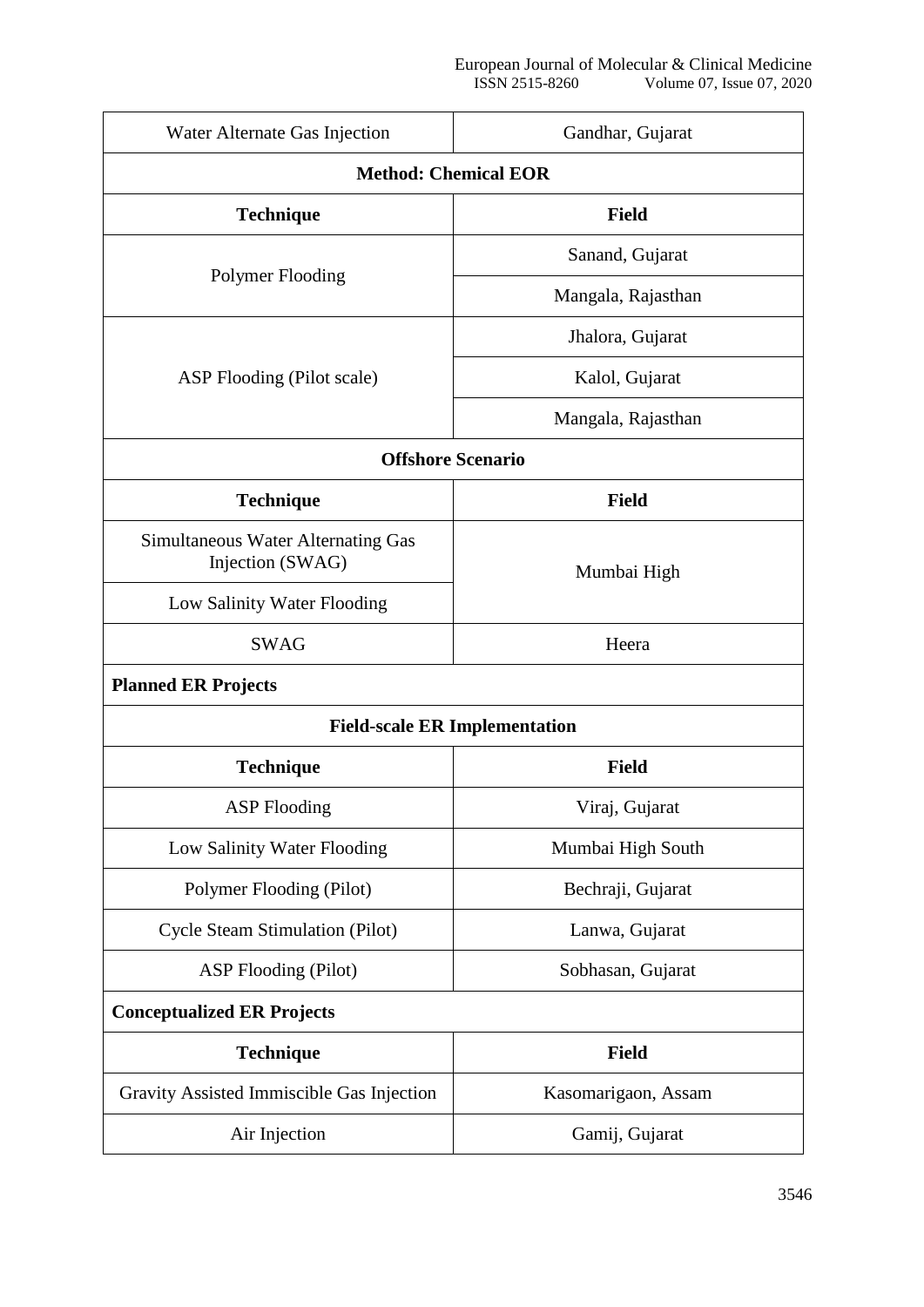| Polymer Flooding                   | North Kadi, Gujarat    |
|------------------------------------|------------------------|
| Miscible $CO2$ Injection           | Gandhar, Gujarat       |
| Miscible Hydrocarbon Gas Injection | Laiplingaon, Assam     |
| <b>ASP</b> Flooding                | Sanand, Gujarat        |
| Low Salinity Water Flooding        | South Heera (Offshore) |

Although, ER implementations have been extensive though not fully commercialised, the Indian O&G industry still needs to overcome few of the challenges arising from the implementations of various schemes of tertiary recovery [33-37]. This greatly includes challenges proffered from –

- infrastructure and rising operating costs,
- $\bullet$  integrate new developments of ER within current facilities,
- $\bullet$  marginal economics that can be better understood as addition of new facilities to the existing ones,

and in offshore fields –

- ◆ large well spacing.
- $\bullet$  high retrofitting cost,
- logistic of transporting EOR agents,
- $\bullet$  waste management & HSE issues.
- $\bullet$  fear of uncertainities.

However, overcoming these shortcomings will surely ensure that the –

- 1. mature fields are re-energized,
- 2. production from existing brownfields is enhanced and EUR is increased,
- 3. economic life of the brownfields are prolonged.

#### **Framework to Implement Enhanced Recovery Schemes in India:**

The Ministry of Petroleum and Natural Gas of the Government of India has implemented a policy [39, 40] aimed at maintaining a framework aimed at implementing ER methods in Indian O&G fields. This policy put into effect from  $10<sup>th</sup>$  October 2018 onwards discloses fiscal incentives to be provided to the operating companies if the policy is adopted to promote Enhanced Recovery, Improved Recovery, and Unconventional Hydrocarbon production. This policy takes into account of all the screening guidelines as recommended by [38] and [39], and envisages on assessing all the fields for ER potential through mandatory screening and conduct of Pilot to Test, and establish efficiency of the ER techniques before implementation on commercial scale.

The fiscal incentives are to be offered for a –

- **ER Project** on incremental production,
- **IR Project** on the entire production beyond the benchmark,
- **↓ UHC Project** on entire production.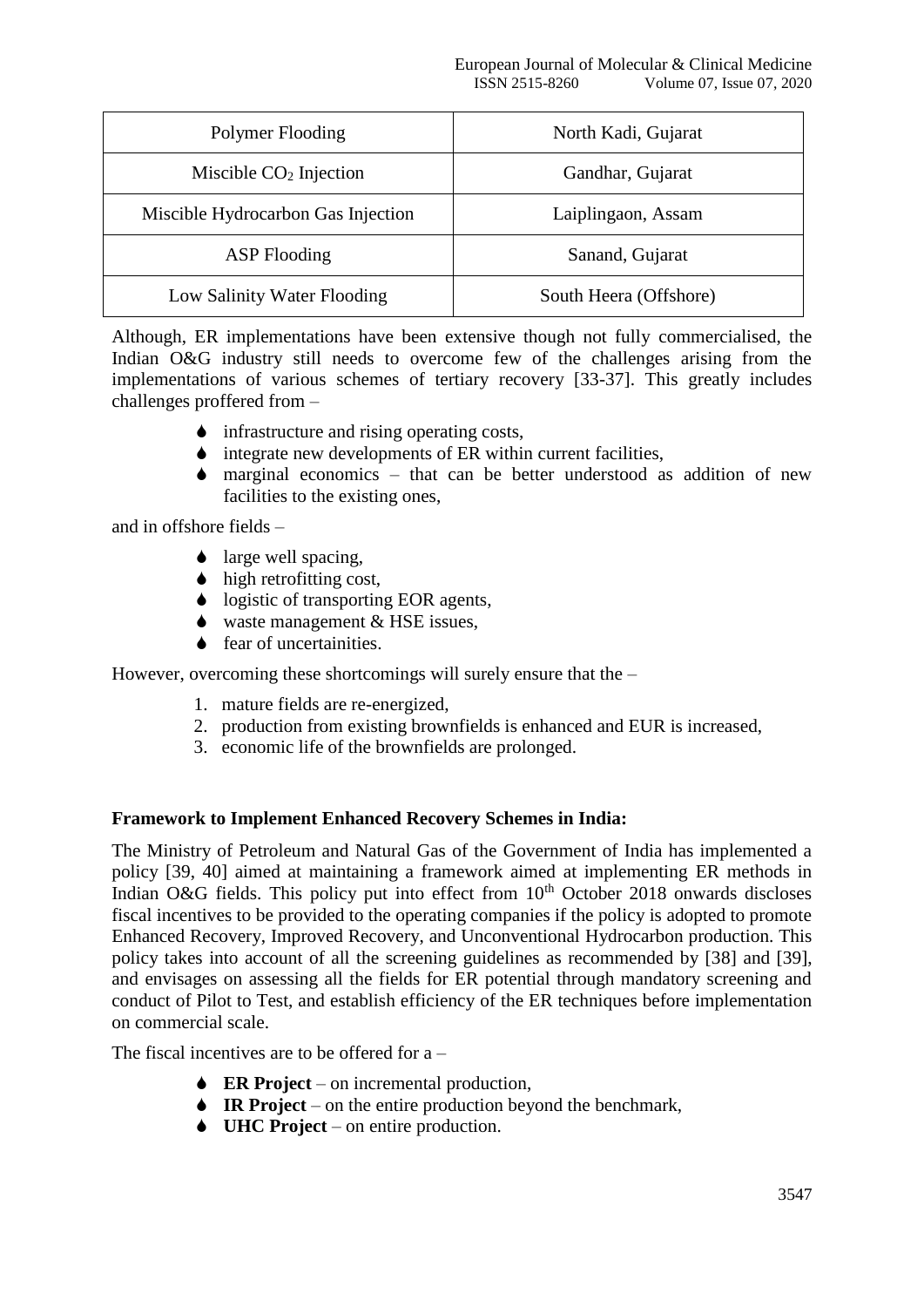The screening for ER implementation will be concentrated only those fields that are having commercial production for more than 3 years. Screening are to be conducted through designated institutes – Pandit Deendayal Petroleum University, ONGC – Institute of Reservoir Studies, IIT – Indian School of Mines, IIT – Delhi, IIT – Kharagpur, and IIT – Bombay. However, foreign eminent institutes having proficiency in the field of EOR can be engaged for ER screening with the above-mentioned institutes, provided there are collaborations for such works. After field screening, it shall be than mandatory for the contractors/operators to pursue ER Pilot, if the screening report establishes applicability of ER Techniques to the field.

In case of Pilot projects for Enhanced Recovery, the Pilot should be immediately initiated once the ER Screening has been approved. The project timeframe to undergo and attain completion of this phase is 3 years. Following the conclusion of the Pilot studies, a report to be submitted within 3 years (extendable by 6 months) from the date of approval of ER Screening Report. Howsoever, the government has laid down few exceptions, waiving off the compulsion of undergoing Pilot test. Pilot test won't be mandatory for –

- oil fields having less than 25 Million Barrels of OIIP, and
- $\bullet$  gas fields having less than 0.25 TCG of GIIP.

To initiate the Commercial Phase of ER, the contractor/operator will have to submit application for Commercial Projects within  $-12$  months for ER projects, and 7 years for IR and UHC projects, after prior review of the Pilot project report. While adhering to Commercial implementations, indicative project details and exhaustive procedural requirements needs to be submitted by the companies.

For shortlisting the eligibility to secure fiscal incentives, fields should have a minimum three years of commercial production if it is to avail ER incentives, and fro IR incentives, the field needs to attain the prescribed benchmark of increasing production beyond the current recovery of 60% (in case of oil) and 80% (in case of gas). However, for IR and UHC incentives, the candidates fields are eligible right from the start of commercial production. The ER Policy shall not be applicable for those mature fields, where Field Development Plans for ER techniques have been approved, prior to the policy notification. If fields have completed any ER processes prior to the notification, such candidate shall be eligible for IR fiscal incentives.

The fiscal incentives in this policy is segregated into  $- (1)$  incentives for oil production and (2) incentives for gas production. A waiver of 50% on entire production will be granted on the Oil Industry Development Cess, if there is –

- Incremental production from designated wells for a **ER Project**,
- Crossing of benchmark recovery rate for a **IR Project**,
- Entire commercial production for a **UHC Project**.

Similarly, there is an incentive equivalent to waiver of 75% on entire production will be granted on the Oil Industry Development Cess, if there is –

- Incremental production from designated wells for a **ER Project**,
- Crossing of benchmark recovery rate for a **IR Project**,
- Entire commercial production for a **UHC Project**.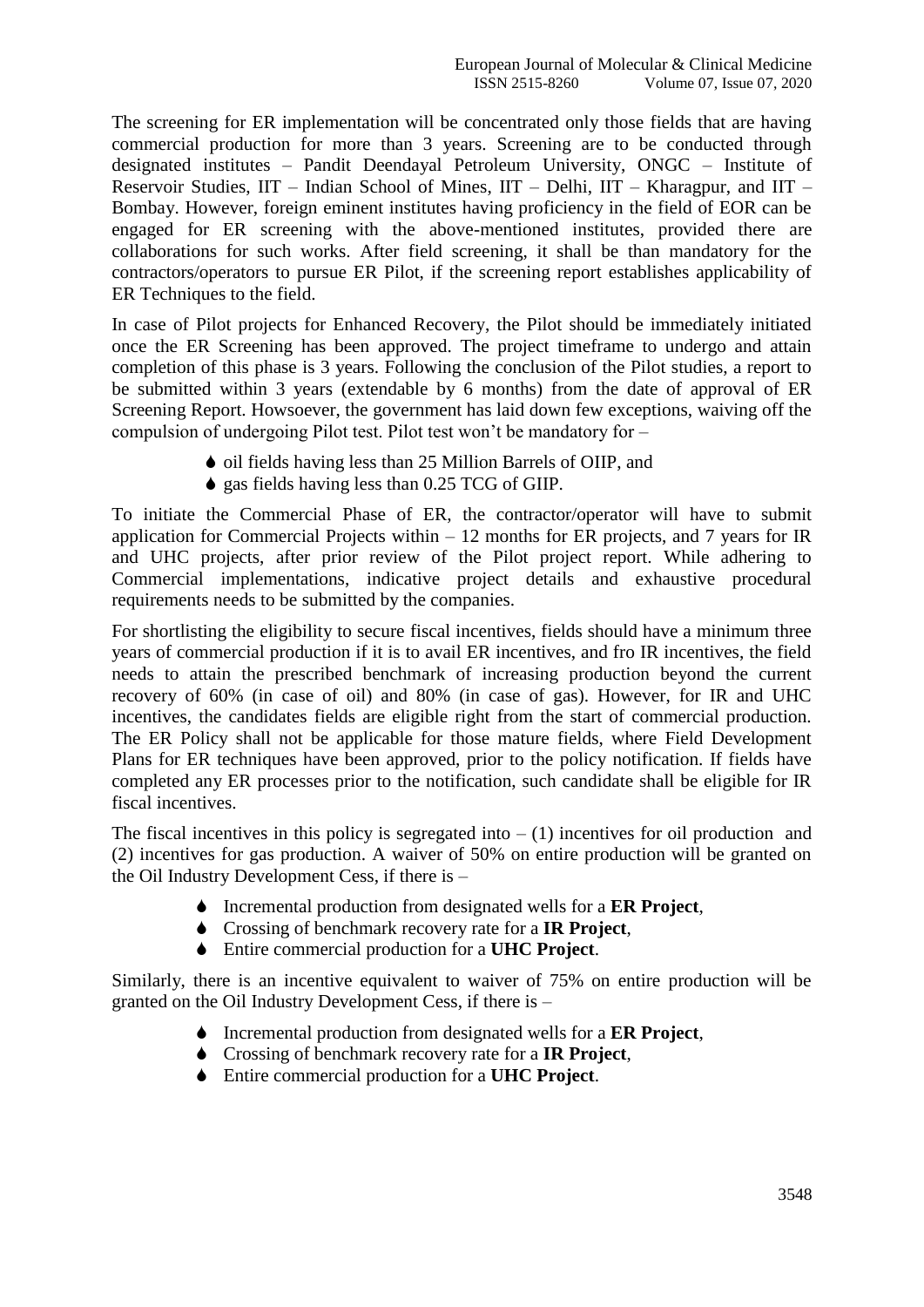# **Conclusion:**

There lies huge scope of success for implementing ER schemes in the O&G fields of India. Though massive activities are seen in the fields of Cambay Basin, and Mumbai Offshore, similar intensities of successful tertiary recovery operations are very few to be noted in the Assam – Arakan Basin and the Assam Shelf. Though discovered and prognosticated way back in 1889, work on Enhanced Recovery is only limited to laboratory-scale assessments. Through the implementation of the current ER Policy as mandated by the Government of India, it is widely expected that ER Screening implementations catches pace in the Northeastern region of India.

## **Reference:**

- [1] V. Alvarado and E. Manrique, "Enhanced Oil Recovery: An Update Review", Energies, vol. 3, **(2010)**, pp. 1529–1575.
- [2] P. S. Kang, J. S. Lim and C. Huh, "Integrated Screening Criteria for Offshore Application Of Enhanced Oil Recovery", Proceedings of SPE Annual Technical Conference and Exhibition, Austin, USA, **(2014)**, pp. 2934–2951.
- [3] P. Kang and J. Lim, "Screening Criteria for Application of EOR Processes in Offshore Fields", International Society of Offshore and Polar Engineers, vol. 3, **(2014)**, pp. 159– 165.
- [4] P. C. Smalley, A. H. Muggeridge, M. Dalland, O. S. Helvig, E. J. Høgnesen, M. Hetland and A. Østhus, "Screening for EOR and Estimating Potential Incremental Oil Recovery on the Norwegian Continental Shelf", Proceedings of SPE Improved Oil Recovery Conference held in Tulsa, Oklahoma, USA,**(2018)**.
- [5] M. Siena, P. Di Milano, A. Guadagnini, E. Della Rossa, A. Lamberti, F. Masserano and M. Rotondi, "A New Bayesian Approach for Analogs Evaluation in Advanced EOR Screening", Proceedings of EUROPEC 2015, Madrid, Spain, **(2015)**. pp. 762–775.
- [6] A. Al Adasani and B. Bai, "Analysis of EOR Projects and Updated Screening Criteria", Journal of Petroleum Science and Engineering, vol.79, **(2011)**, pp. 10–24.
- [7] E. V. Babushkina, V. S. Rusakov, S. V. Rusakov, A. Shchipanov and A. A. Khrulenko, "Forecasting IOR / EOR Potential Based on Reservoir Parameters", Proceedings of 17th European Symposium on Improved Oil Recovery, St. Petersburg, Russia, **(2013).**
- [8] B. C. R. Gharbi, "An Expert System for Selecting and Designing EOR Processes, Journal of Petroleum Science and Engineering, vol. 27, **(2000)**, pp. 33–47.
- [9] G. Sheng, "Enhanced Oil Recovery Field Case Studies, First edition, Elsevier Inc., Oxford, **(2013)**, pp. 712.
- [10] S. Selamat, G. F. Teletzke, P. D. Patel, N. Nasir Darman and M. A. Suhaimi, "EOR : The New Frontier in the Malay Basin Development",Processedings of International Petroleum Technology Conference held in Kuala Lumpur, Malaysia, **(2008)**.
- [11] J. L. Dickson, A. Leahy-Dios and P. L. Wylie, "Development of Improved Hydrocarbon Recovery Screening Methods", Journal of Petroleum Technology, vol. 63, **(2011)**, pp. 43–44.
- [12] L. Koottungal, "2008 Worldwide EOR Survey", Oil & Gas Journal, vol. 106, no. 4, **(2008)**, pp. 44–59.
- [13] L. Koottungal, "2010 Worldwide EOR Survey", Oil & Gas Journal, vol. 108, no. 14, **(2010)**, pp. 36–53.
- [14] L. Koottungal, "2012 Worldwide EOR Survey", Oil & Gas Journal, vol. 110, no. 15, **(2012)**, pp. 47–59.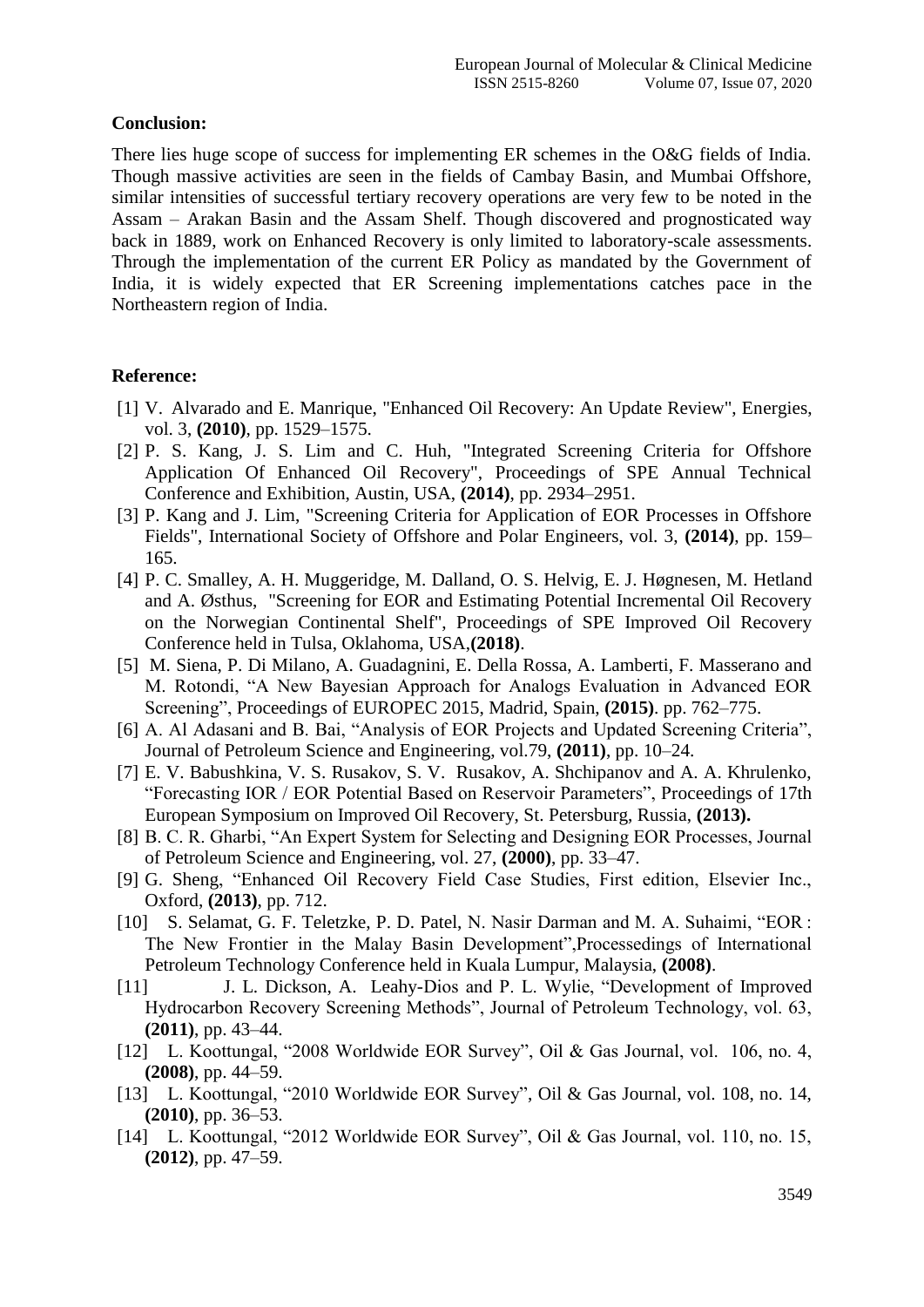- [15] L. Koottungal., "2014 Worldwide EOR Survey", Oil & Gas Journal, vol. 112, no. 5, **(2014)**, pp. 79–91.
- [16] C. Garcia-James, "Integrated IOR / EOR Screening of an Offshore Oilfield in Trinidad", Proceedings of SPE Trinidad and Tobago Section Energy Resources Conference, Port of Spain, Trinidad and Tobago, **(2018)**.
- [17] H. Al-mayan, M. Winkler, M., D. Kamal, S. Almahrooqi and E. Almaraghi, "Integrated EOR Screening of Major Kuwait Oil Fields Using Qualitative , Quantitative and Risk Screening Criteria", Proceedings of SPE EOR Conference at Oil and Gas West Asia, Muscat, Oman, **(2016)**.
- [18] R. S. Henson, A. Todd and P. Corbett, "Geologically Based Screening Criteria for Improved Oil Recovery Projects", Proceedings of SPE/DOE Improved Oil Recovery Symposium, Tulsa, Oklahoma U.S.A., **(2002)**.
- [19] G. Bourdarot and S. Ghedan, "Modified EOR Screening Criteria as Applied to a Group of Offshore Carbonate Oil Reservoirs", Proceedings of SPE Reservoir Characterisation and Simulation Conference and Exhibition held, Abu Dhabi, UAE, **(2011)**.
- [20] L. D. Saleh, M. Wei, M. and B. Bai, "Data Analysis and Novel Screening Criteria for Polymer Flooding Based on a Comprehensive Database", Proceedings of SPE Improved Oil Recovery Symposium, Tulsa, Oklahoma, USA, **(2014)**.
- [21] V. Bang, "A New Screening Model for Gas and Water Based EOR Processes", Proceedings of SPE Enhanced Oil Recovery Conference, Kuala Lumpur, Malaysia, **(2013)**.
- [22] N. Sakthipriya, M. Doble and J. S. Sangwai, "Enhanced Oil Recovery Techniques for Indian Reservoirs:, Springer Geology, Petroleum Geosciences: Indian Contexts, **(2015)**, pp. 237 – 269.
- [23] S. K. Chattopadhyay, B. Ram, R. N. Bhattacharya and T. K. Das, "Enhanced Oil Recovery by In-situ Combustion Process in Balol Field of Cambay Basin — A Case Study", Proceedings of Indian Oil and Gas Review Symposium, Mumbai, India, **(2003)**.
- [24] S. K. Chattopadhyay, B. Ram, R. N. Bhattacharya and T. K. Das, "Enhanced Oil Recovery by In-Situ Combustion Process in Santhal Field of Cambay Basin, Mehsana, Gujarat, India - A Case Study", **(2004).**
- [25] S. Kumar, P. Kumar, R. Tandon and D. Beliveau, "Hot Water Injection Pilot: A Key to the Waterflood Design for the Waxy Crude of the Mangala Field", **(2008)**.
- [26] U. Mitra, B. V. Bhushan, P. V. Raju, S. Kumar, S. Sur, S. A. Mehta and R. G. Moore, "Feasibility of Air Injection in A Light Oilfield of Western India", **(2010)**.
- [27] G. K. Panchanan, V. Kumar, T. K. Mukherjee and R. N. Bhattacherya, "An Overview Of Santhal Field, An EOR Implemented Field of Cambay Basin, Inferred From 3D Seismic", Proceedings of Geohorizons 2006, **(2006)**, pp. 48–52.
- [28] A. Pandey, S. M. Kumar, M. K. Jha, R. Tandon, S. B. Punnapully, M. A. Kalugin, A. Khare, and D. Beliveau, "Chemical EOR Pilot in Mangala Field: Results of Initial Polymer Flood Phase", **(2012)**.
- [29] M. Pratap, and M. S. Gauma, , "Field Implementation of Alkaline Surfactant Flooding – A Maiden Effort in India", **(2004)**.
- [30] R. P. Srivastava, N. Vedanti, I. Akervol, P. Bergmo, R. S. Biram and V. P. Dimri, "CO<sup>2</sup> EOR: A Feasibility Study of an Indian Oilfield", Proceedings of SEG Los Vegas 2012 Annual Meeting, Los Vegas, U.S.A., **(2012)**.
- [31] D. Tiwari, R. V. Marathey, N. K. Patel, K. P. Ramachandran, C. R. Maurya and P. K. Tewari, "Performance of Polymer Flood in Sanand Field, India – A Case Study", **(2008)**.
- [32] V. K. Baskaran, K. C. Dani, K. P. Kumar and A. M. Urkude, "Implementation of Enhanced oil Recovery Techniques in India : New Challenges and Technologies",

3550